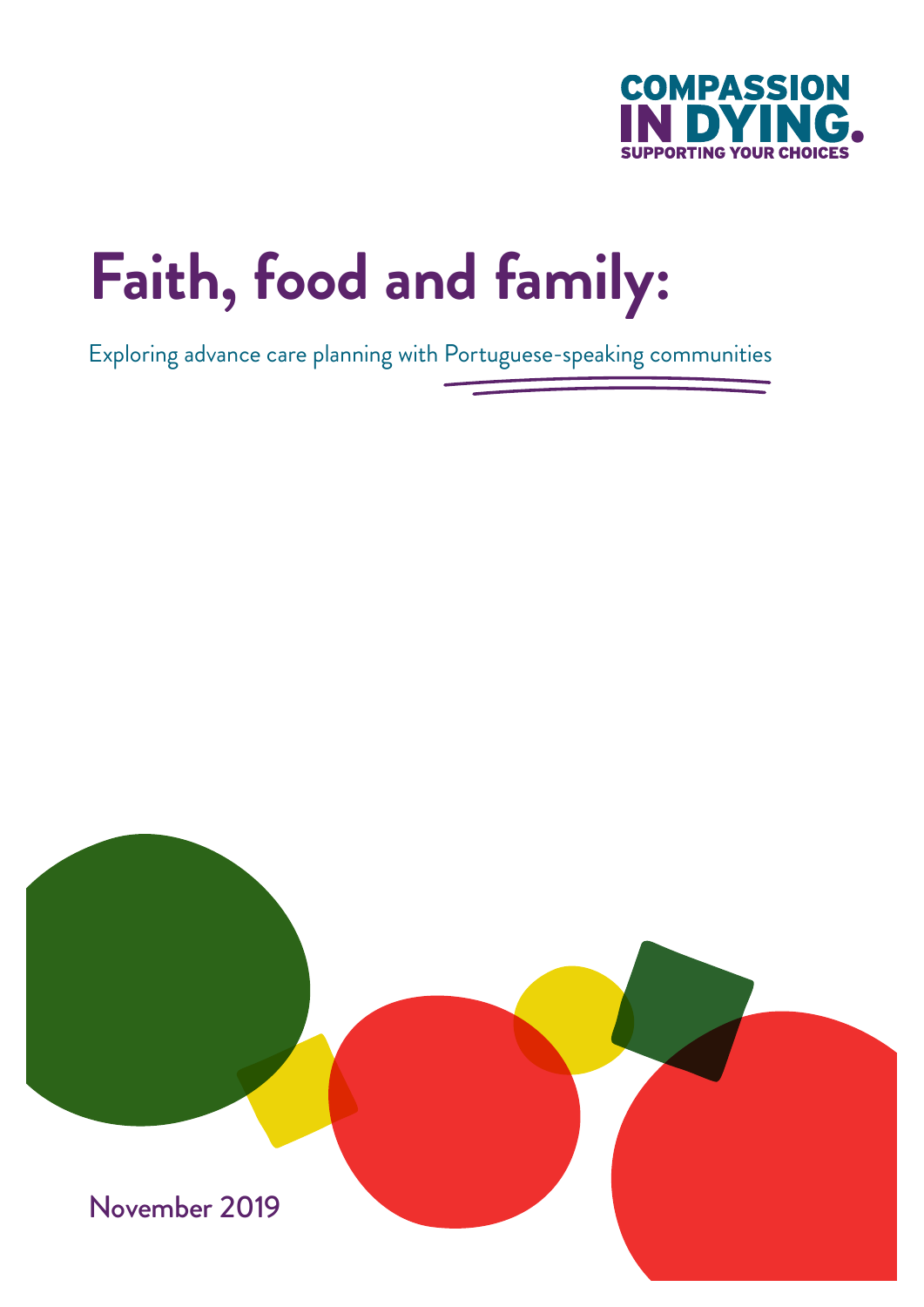| <b>Contents</b>              | Page |
|------------------------------|------|
| Introduction                 | 3    |
| Staff and volunteer training | 6    |
| Group workshops              | 7    |
| One-to-one sessions          | 13   |
| Challenges                   | 14   |
| Recommendations              | 17   |
| Partners                     | 19   |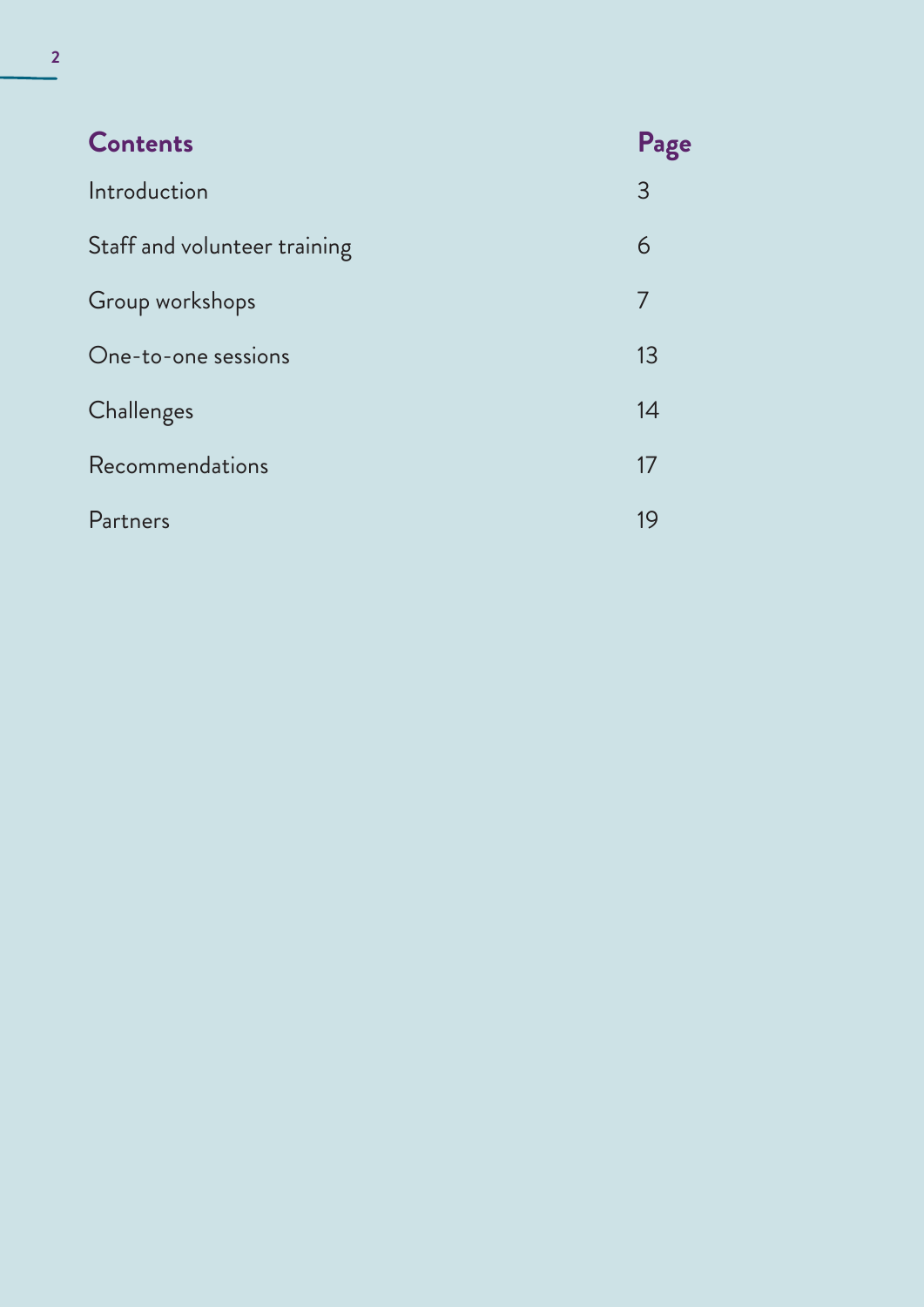# **Introduction**

In April 2018, we began a project in the London borough of Lambeth working with Portuguesespeaking communities. We undertook this work as part of our commitment to empowering diverse ethnic, faith and community groups to communicate their wishes to healthcare professionals and improve their health and wellbeing. We believe that people should be given the opportunity to consider and communicate their end-of-life wishes regardless of culture or religion, and to document the things that they would want those caring for them to know if they were unable to communicate.

External research and learning from Compassion in Dying's services have consistently demonstrated that if people are able to plan ahead for the end of life, and are supported to do so, it can have a positive effect on their end-of-life experience.

We know that 87% of the population want their healthcare team to know their preferences for treatment and care<sup>1</sup>. Advance care planning helps this happen. Planning ahead for the end of life also provides peace of mind and reassurance to people in the present, knowing that steps have been taken to ensure their wishes will be respected in the future. Despite this, people's awareness of their rights to plan ahead remains low.

The Care Quality Commission's **A Different Ending**<sup>2</sup> identifies that minority ethnic groups are more likely to have unmet end-of-life care needs, and experience multiple barriers to accessing good, personalised care. This is especially the case amongst certain communities such as the Portuguese-speaking community in Lambeth. Many of the 35,000 Portuguese speakers living in Lambeth do not speak English, creating significant challenges in accessing health information and services.

<sup>1</sup> Polling commissioned by Compassion in Dying - YouGov, 2018

<sup>2</sup> A Different Ending: Addressing inequalities in end of life care - CQC, 2016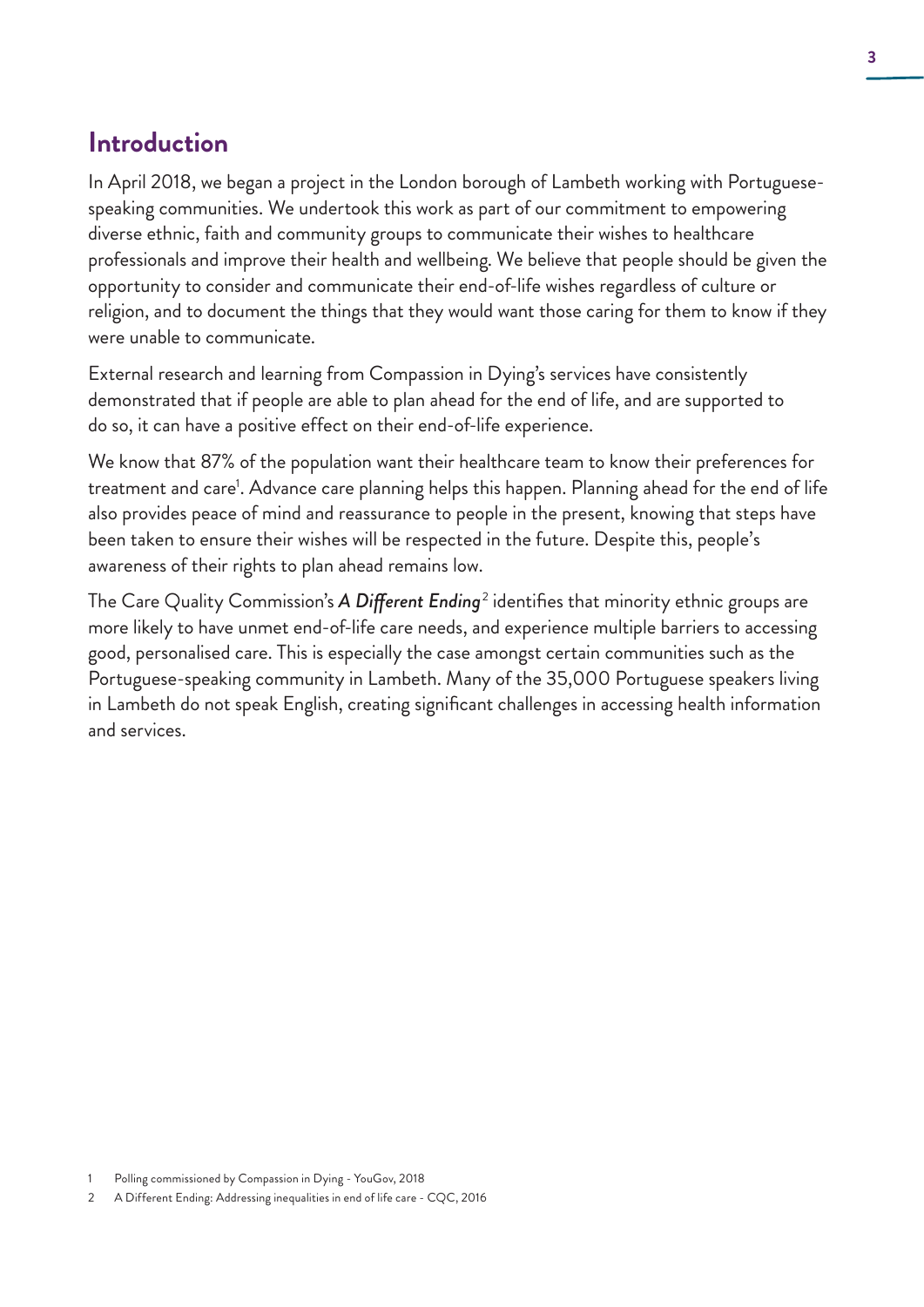### **Partners**

The project included four partners:

- **Compassion in Dying** contributed the expertise gained from the Big Lottery-funded *My Life, My Decision* project which supported ethnic minority, faith groups and LGBT communities with advance care planning.
- **The Stockwell Partnership** and **The Latin American Disabled People's Project** brought their in-depth knowledge of the local Portuguese-speaking communities.
- **The Lambeth Portuguese Wellbeing Project** used its community-level relationships to ensure that local people knew about and accessed this project. The Partnership also highlighted the need for bilingual resources.

Compassion in Dying co-hosts the **Lambeth Advance Care Planning Consortium** with Healthwatch Lambeth, an open network of organisations working to make advance care planning accessible for Lambeth's diverse communities and to increase the number of people documenting their wishes, ensuring that what matters to each person is known about when health decisions need to be made. Our project working with Portuguese-speaking communities is part of this larger collaboration to embed advance care planning across the borough of Lambeth.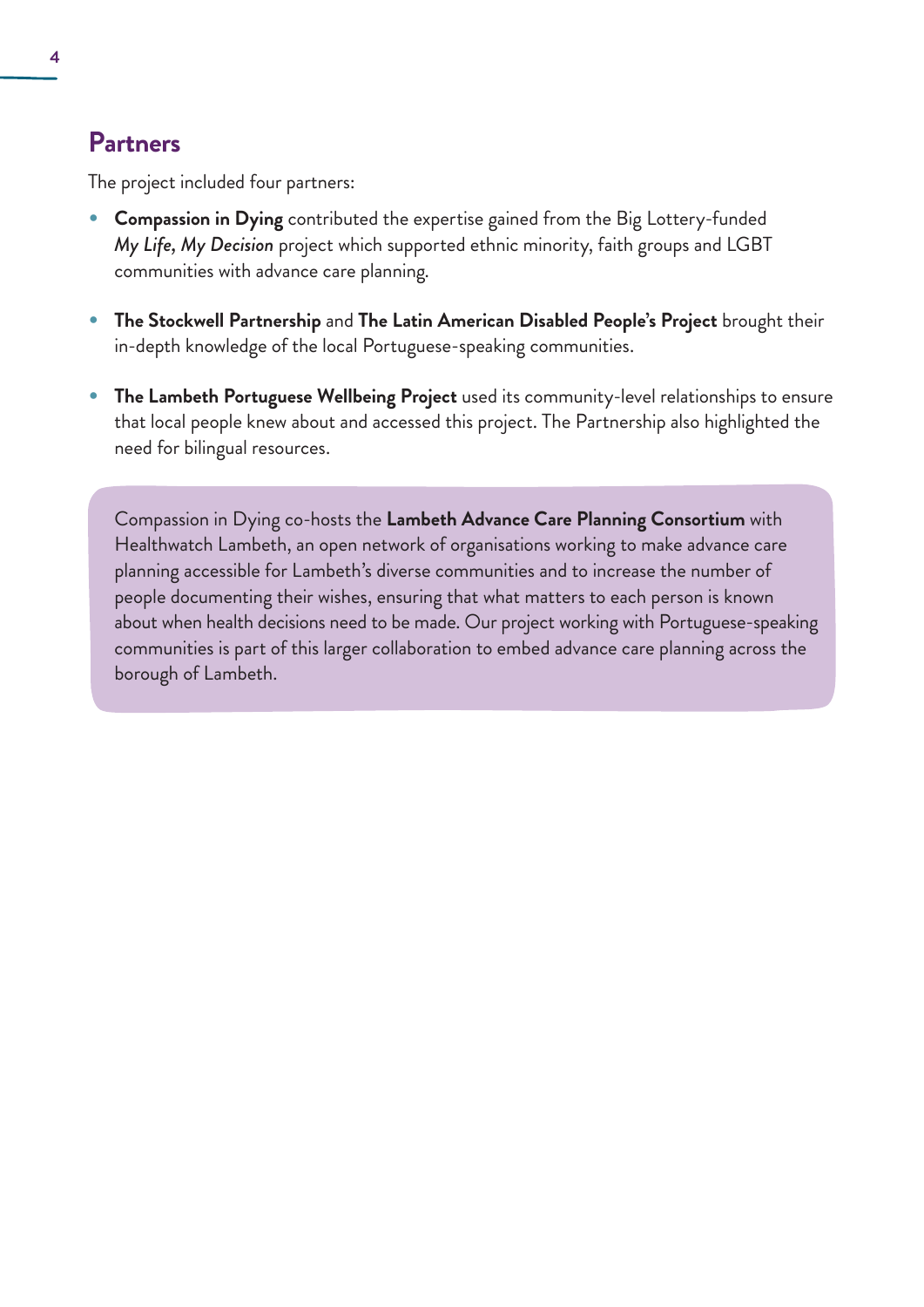# **Aims and strategies**

The aim of this project was to support Lambeth's Portuguese-speaking communities to consider, document and share their preferences for care and treatment, thereby facilitating more meaningful discussions between Portuguese-speaking people and health and social care professionals. We hoped that this would in turn enable them to engage more easily with healthcare services, leading to better health outcomes and improved wellbeing.

We also wanted to gain a better understanding of how to support the Portuguese-speaking community in Lambeth to think about and document their preferences, and in turn establish recommendations which we could use to develop this work on a wider scale.

The project ran from April to November 2018 and focused on two areas:

- 1. **Community-based outreach**: group workshops and one-to-one discussions exploring people's preferences for their healthcare and treatment.
- 2. **Capability building with local organisations**: tailored training in advance care planning; bilingual resources; and developing delivery partnerships.

#### **As part of this project we:**

**Trained staff and volunteers in advance care planning so they could support the people that use their services. We trained 38 people from the following organisations:**

- The Latin American Disabled People's Project
- Stockwell Partnership
- Respeito
- The Portuguese Speaking Community Centre
- Age UK Lambeth's Safe and Independent Living Service

**Held workshops** with 19 people to introduce them to advance care planning.

**Facilitated one-to-one sessions** with four people to develop their own Advance Statement.

**Took part in community engagement events** to start the conversation about end-of-life choices and to showcase our bilingual resources through which we reached over 400 people. These events included St Martin's Day and Stockwell Festival.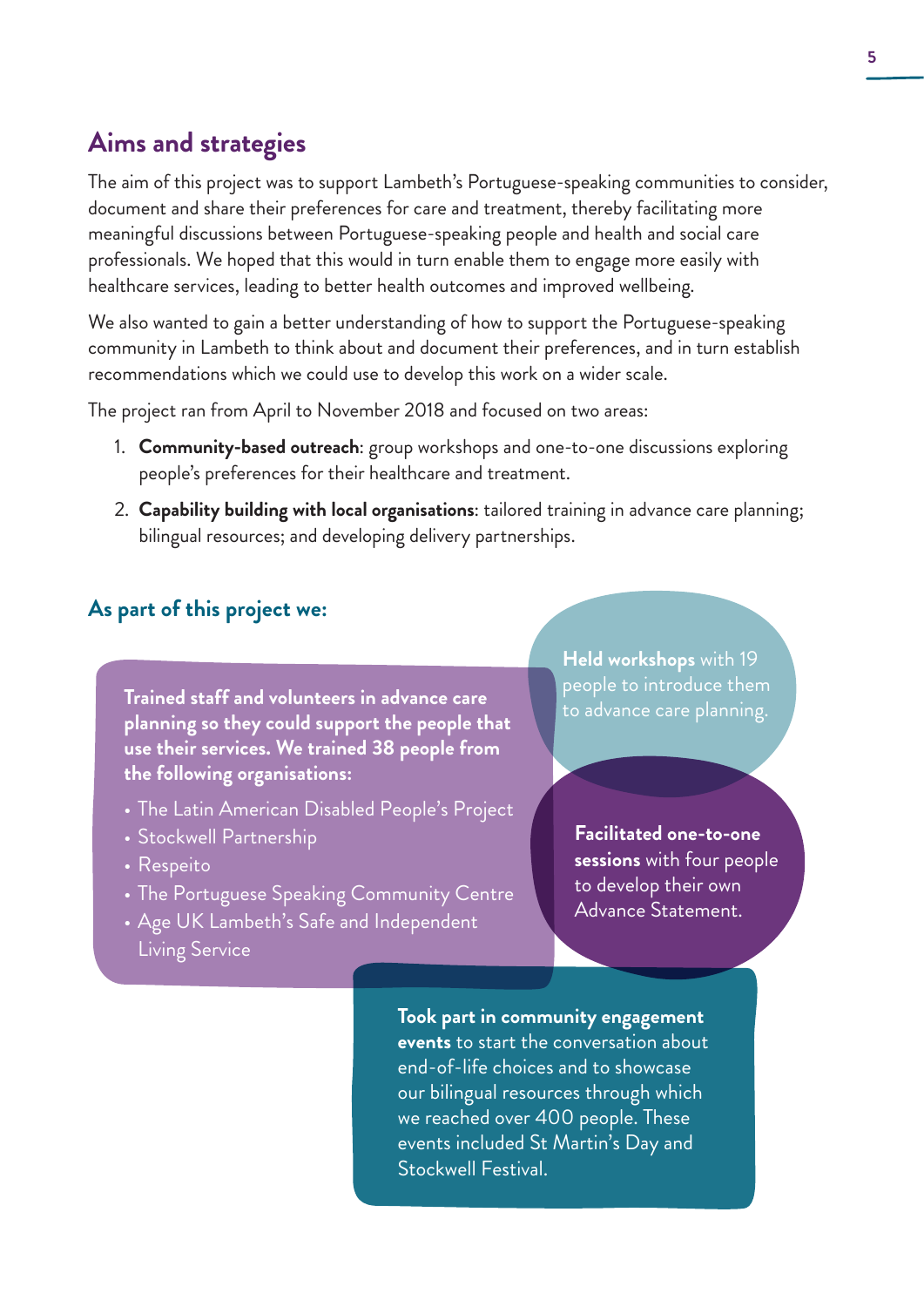## **Staff and volunteer training**

As advance care planning was a new focus for our partners, we provided training to ensure each organisation felt comfortable engaging in conversations about planning for the end of life. The training also equipped staff with the information and skills needed to continue these conversations after the project had ended.

The focus of the training was on Advance Statements - how they can be used to help people communicate who they are and what is important to them, supporting them to live well until the end of life.

#### **Advance Statement**

An Advance Statement is a record of what is important to a person regarding their future care. It is usually written down and can contain any information they feel is important for others to know if they become unable to make decisions or communicate their wishes in the future. As explained in the Mental Capacity Act 2005, an Advance Statement must be taken into account by health and care professionals making a best interests decision. Free Advance Statement forms are available from Compassion in Dying.

#### **Training objectives:**

- Understand what an Advance Statement is and what it can be used for.
- Be able to clearly communicate the benefits of advance care planning.
- Have increased confidence in facilitating conversations about advance care planning.

The training was well received and the staff and volunteers from each partner gained a good understanding of end-of-life rights, and learnt new ways to support the people who use their services.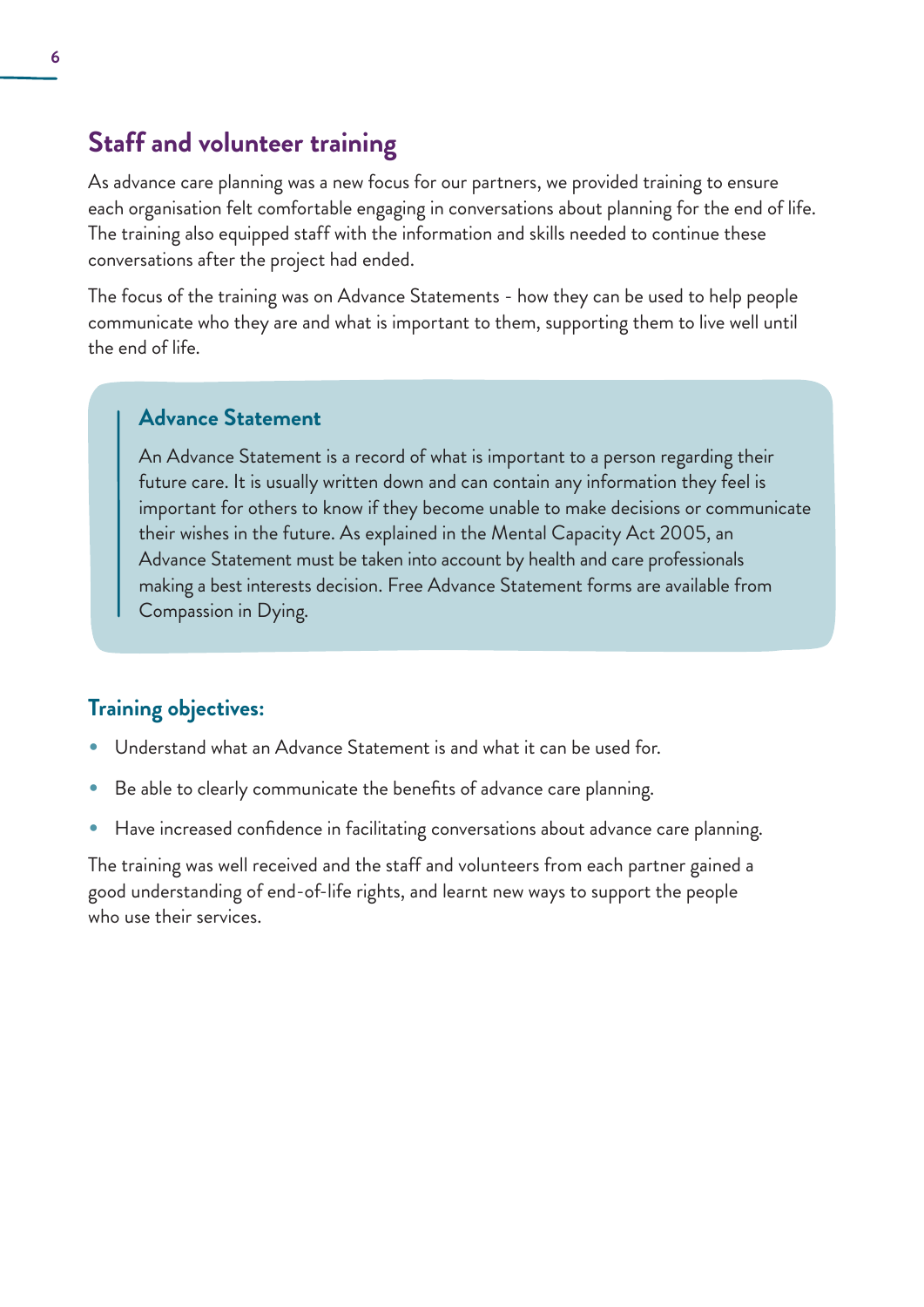# **Group workshops**

We held four bespoke workshops for Portuguese-speaking adults who did not read or speak English. The sessions were run by Compassion in Dying with the support of bilingual staff and volunteers from the partners.

One workshop was held for members of the Latin American Disabled People's Project's Wellbeing Group, and a series of workshops based around the Advance Statement was designed for the Stockwell Partnership's Hug group for isolated people.

#### **Workshop objectives:**

- 1. Facilitate discussions about what was important to participants as individuals and as part of their communities.
- 2. Explore people's preferences for their healthcare and treatment.
- 3. Discuss the importance of advance care planning.
- 4. Introduce the bilingual Portuguese and English Advance Statement form.

The community groups we worked with met on a weekly basis, primarily to socialise and take part in activities together. They all knew each other well and gave the impression of being upbeat and positive by laughing, joking and singing. We used these aspects of their identity as a way to engage them in initial conversations around communicating what was important to them.

There was concern that members of the Portuguese-speaking communities would find the subject matter frightening or depressing. During the training a staff member told us:

#### *"There is a deep-seated reluctance, verging on superstition, to talk about poor health and death – just talking about it can lead them to feel they are bringing bad luck down on themselves."*

Understanding this concern in advance enabled us to prepare the workshops accordingly.

The name of our organisation was also suggested as a potential barrier for people engaging with the project - Compassion in Dying is familiar with this concern. However, our branding is intentionally honest to both support those who are ready to engage with advance care planning, and to encourage those who are more hesitant.

The staff and volunteers who acted as interpreters knew the participants well and there was a strong rapport between the groups as a whole which helped the conversations.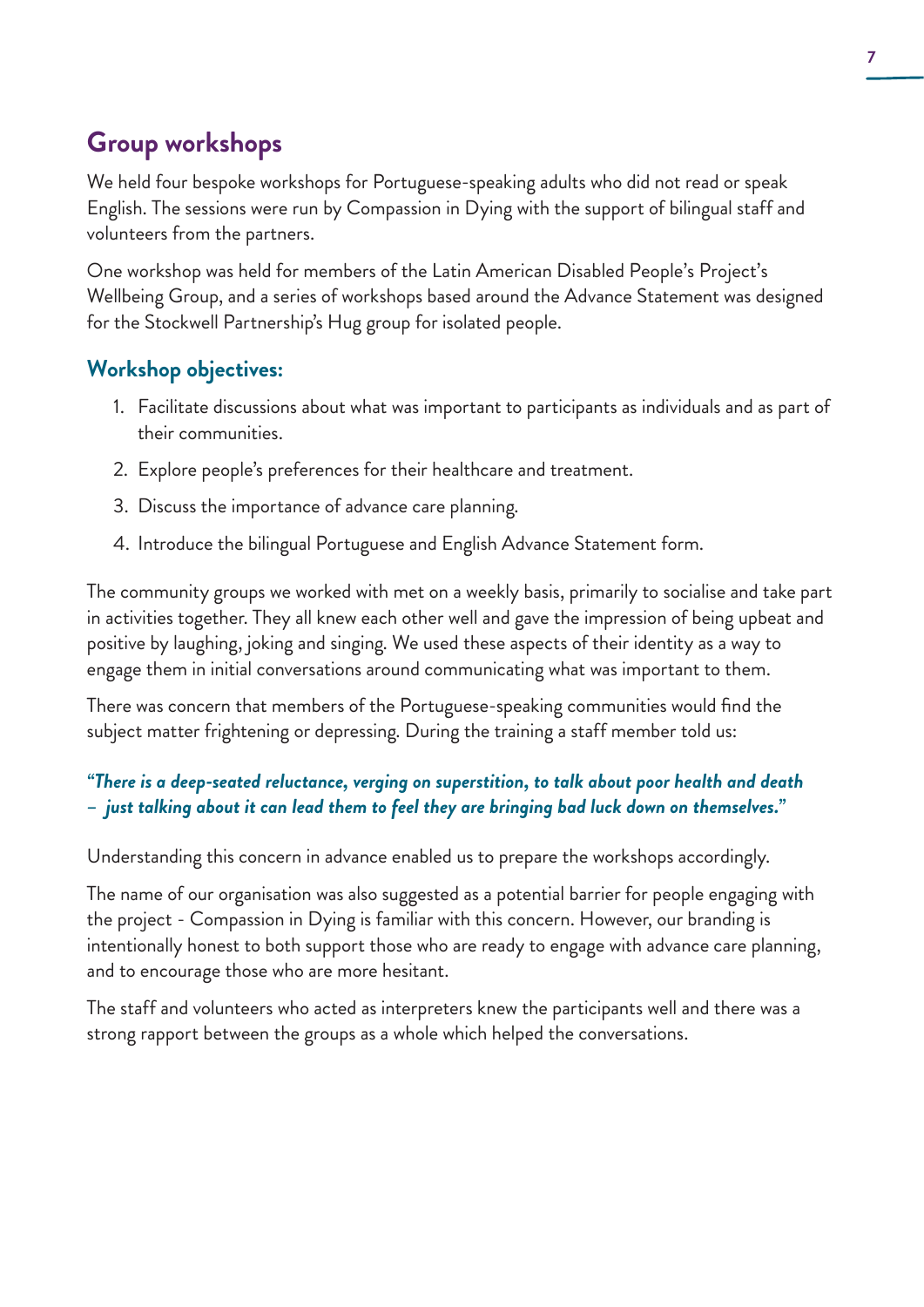# **Introducing advance care planning**

The first workshop was used to raise awareness of the project and allowed Compassion in Dying to get a sense of how much people knew about advance care planning.

We gave a brief introduction to Advance Statements and the reasons why someone may want to make one. Nobody in the groups had heard about Advance Statements or had conversations about their future care and treatment before.



*Participants from The Stockwell Partnerships HUG Group.*

# **Understanding the value of Advance Statements**

The next workshops focused on our bilingual Advance Statement which enables people to record their wishes in Portuguese and English. Working through the Advance Statement initiated valuable conversations that covered several themes including:

#### **Faith**

For those who went on to complete an Advance Statement, it was used as a way of conveying aspects of their faith that were important:

"I pray to the Guardian Angel."

"I have faith in God. I am Catholic. I pray in the evening and at night. I like to watch masses at Christmas time on TV. I would like someone to read excerpts of the Bible to me if I can no longer read. I respect and celebrate Catholic days. On Sunday it's a resting day."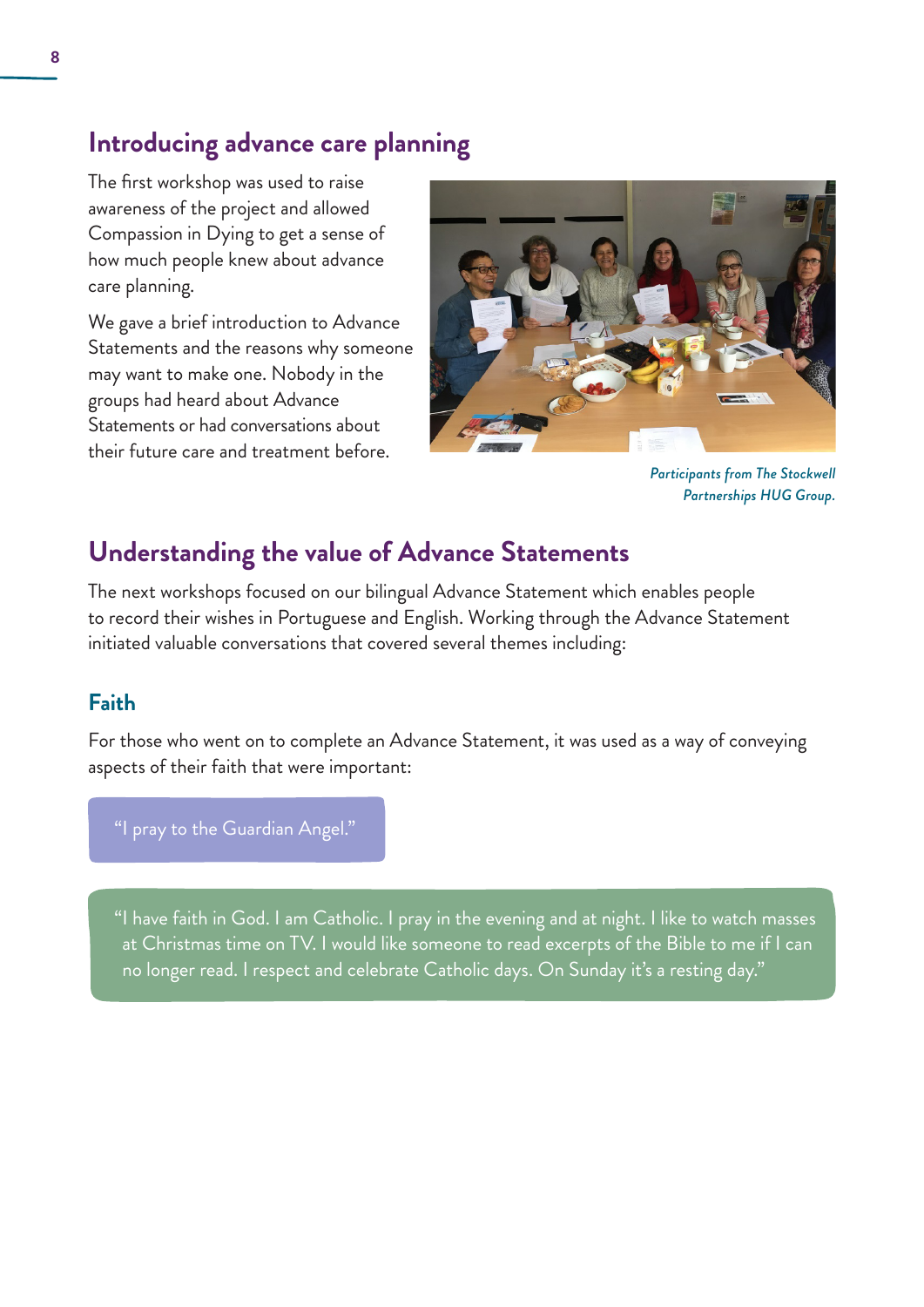#### **Food and music**

We explained that an Advance Statement is a tool people could use to communicate the foods they do and do not eat. The groups discussed the kind of foods that they were intolerant of, and specific foods from their home that they especially liked. There was a general preference in the group for traditional home-cooked Portuguese food.

"She likes homemade Portuguese food. She would like francesinha (traditional dish). And being by the seaside is important too!"

"I like to eat; I like traditional Portuguese food. I love food! I am a chocaholic, if I open a box of chocolates, I can't take one, I have to take them all! But I am restricted because of my health problems. I need to be careful. It's important people know that."

Linked to the discussions around food was a general discussion around the importance of traditional culture. Fado (Portuguese music originating from Lisbon), and traditional music from Madeira, were mentioned by several participants as something they like to listen to and would want people to know this if they lost capacity.

"I like chicken soup, it's my favourite! I like music from Madeira to remind me of home. With music and soup I am fine!"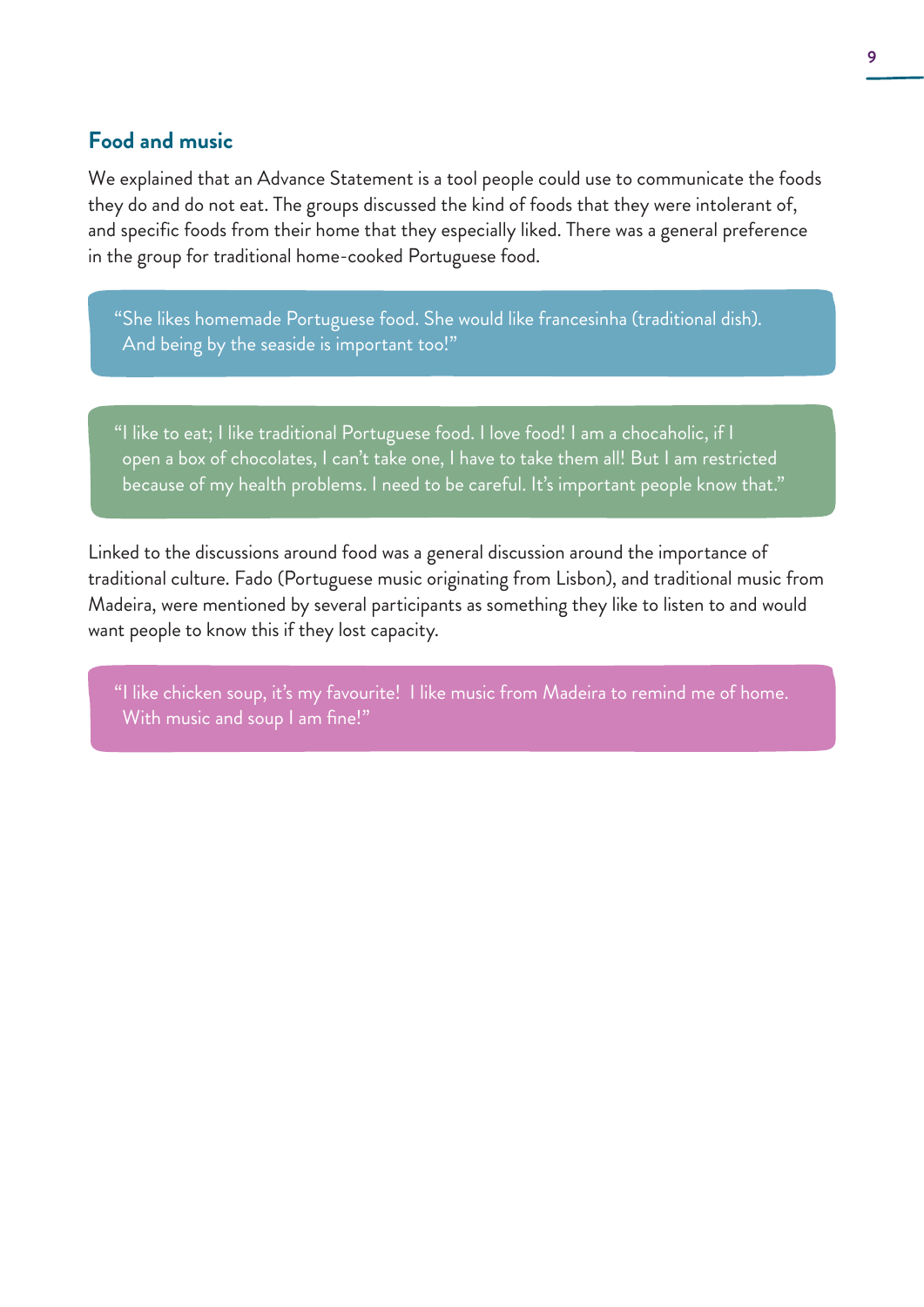#### **Family**

Family was discussed as an important part of Portuguese culture and lifestyle. When asked who they would want to be involved with their treatment and care, the majority of participants wanted their family to be able to make decisions on their behalf. There was an incorrect assumption that family members would be able to make decisions on their behalf if they lost capacity.

"I want my children to visit me every day. It's a cultural thing that we had never really thought about until now. It's important. Family is important."

"I am OK now, but I had a heart condition and nearly died. I never lost consciousness but I could not move or communicate. In that moment I wanted to get in touch with my daughter in law but couldn't."

"She adopted a child from Angola. He is more supportive than her own child. She wants him to be involved in her care."

"When I had an operation for cardio failure, I saw a bright light but I could hear voices saying Mummy! That brought me back."

"On Sunday I like to phone each of my sisters in Madeira, one by one, and then the day is almost over and I am happy."

Several participants also mentioned it is seen as the family's responsibility to look after ageing relatives. Those who did not have family to care for them said that they would be happy to be cared for in a UK care home.



*Family photos being shown on a necklace.*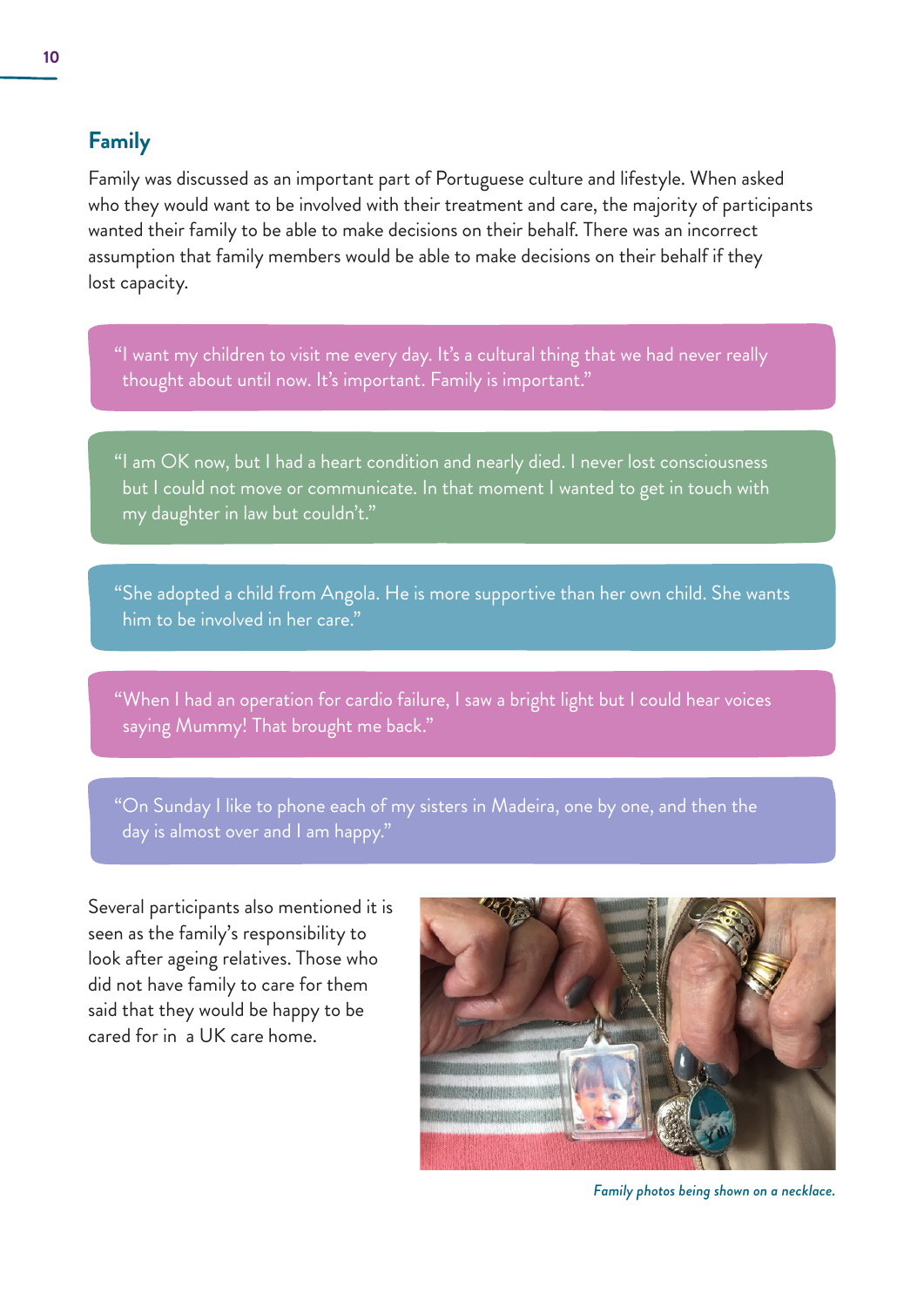#### **Lasting Power of Attorney for Health and Welfare**

A Lasting Power of Attorney for Health and Welfare allows someone to appoint a trusted person to make decisions about their treatment and care. For more information contact the Office of the Public Guardian on 0300 456 0300.

#### **Isolation**

There were several participants who felt like they didn't have anyone to help care for them, or to speak up for them if they lost capacity. For many this was because they did not have family nearby. This left some participants feeling isolated and therefore worried about their future care.

"Some people don't have family here."

"If I die in my flat it will be my landlord who finds me as he will miss the money. I have no one here."

"Sometimes people feel alone and shy. They don't want to tell anyone they are alone. They don't want to admit it. Outside happiness, inside sad."

During this workshop a staff member told us:

*"There is a particular fear at the moment about late life care, as apparently there are 'Parent Orphans' increasingly in Portugal – elderly parents dropped off and left in hospitals or placed in unregulated cheap care homes, neglected by the rest of their family."*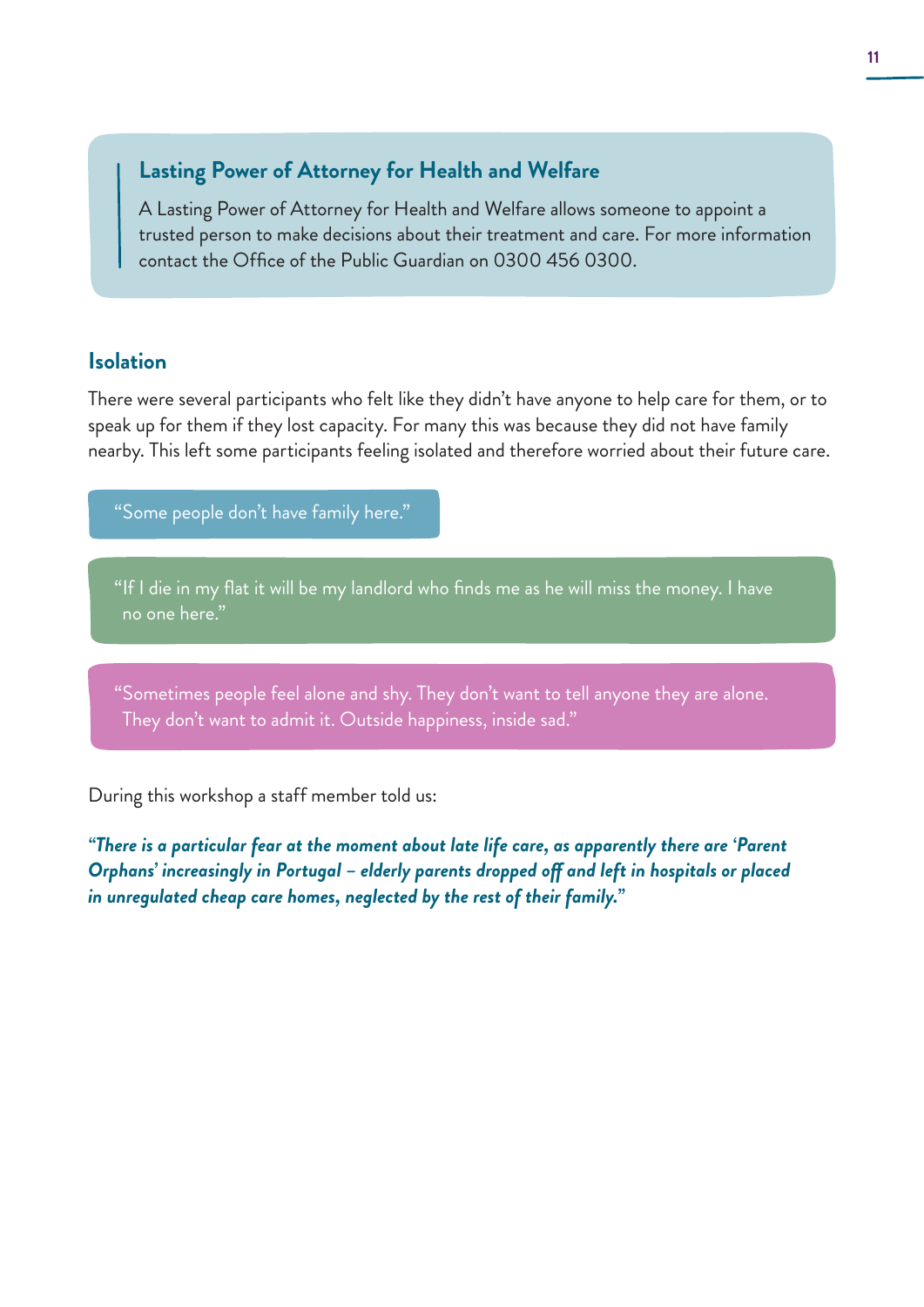#### **Refusing treatments**

When the groups were given the opportunity to think about life-sustaining treatment, opinions were divided. Some did not want to be kept alive artificially for any length of time.

"She says if something bad happened to her she wants to be left to die in peace, no machines."

"I am not scared of going into hospital but I would prefer to be cared for at home, I would like my family to look after me. I like to be awake and alert for any care that is given to me. When it is my time to go, I would like to be allowed to die. If I can't think for myself, if I was unconscious and lost ability to communicate, I would not want to be kept alive artificially. This is because I would get no pleasure of being alive. If I was connected to a machine, I wouldn't like that, not even for a month. I feel strongly about this. I know that my sisters would like me to be kept alive but I would like doctors to take this document seriously. I understand that this is not legally binding though."

However, two participants also had experiences where they had been very unwell but recovered. As a result, they both had strong views about consenting to life-sustaining treatments.

#### **Advance Decision**

An Advance Decision allows someone to record any medical treatments that they do not want to be given in the future. Free Advance Decision forms are available from Compassion in Dying.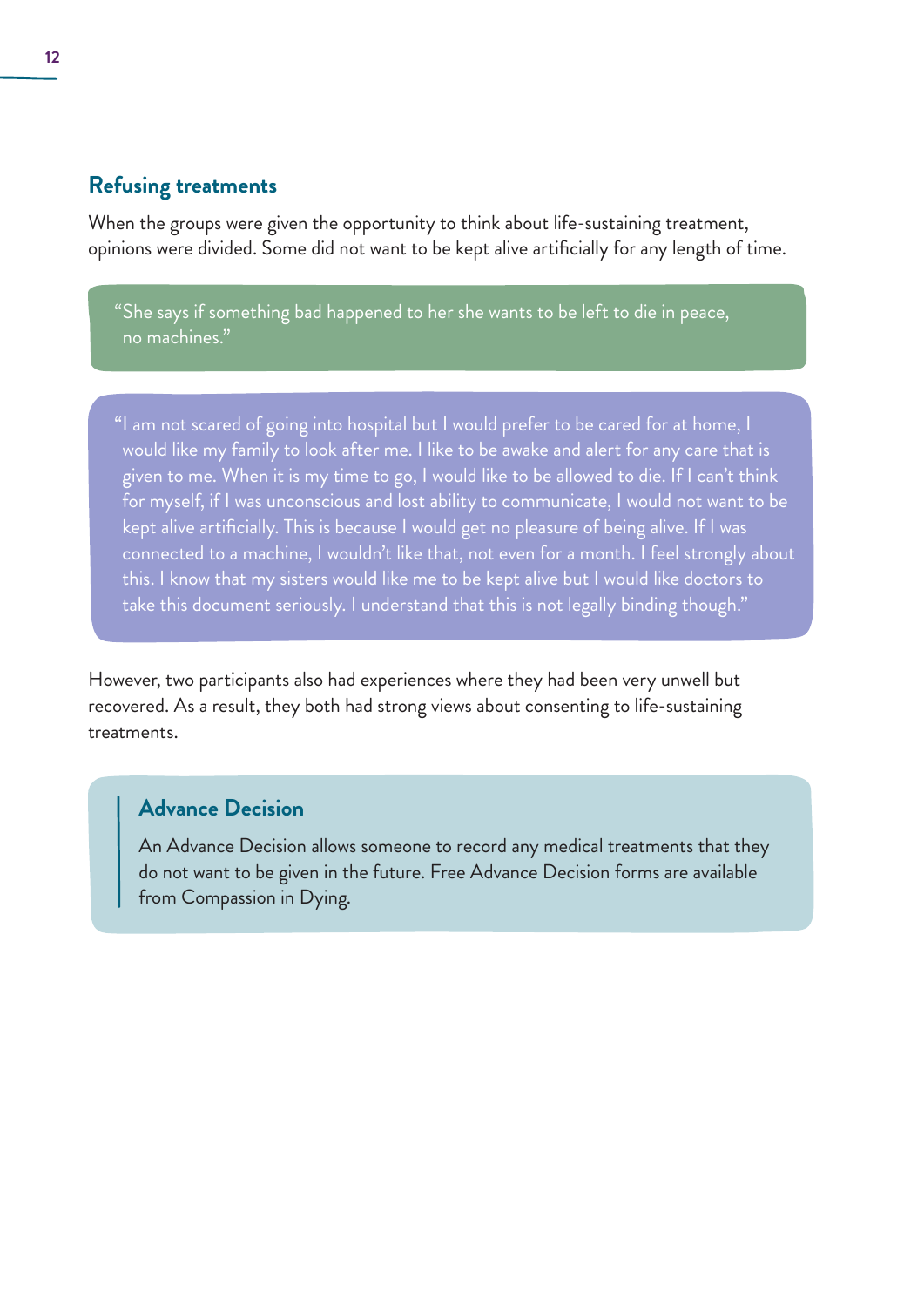# **One-to-one sessions**

After the group workshops each participant was offered a one-to-one session facilitated by Compassion in Dying and a bilingual staff member from the partner organisation. The one-toone sessions were designed to give individual support to the participants to discuss what was important to them, and to record this in the bilingual Advance Statement.

Each one-to-one session lasted for one hour, with some participants needing additional sessions depending on how much information they wanted to include. Once the Advance Statement had been written in English and Portuguese, the information was double checked with the participant to make sure the translation was correct. The participants were then given their bilingual Advance Statement to be shared with health and care professionals and other people involved in their care.

Four participants had one-to-one sessions and completed their own Advance Statement.

## **Resources**

As part of the project, Compassion in Dying produced resources to support the staff and participants, including:

- An information leaflet explaining the benefits of advance care planning and how people can record their preferences for treatment and care in advance. The leaflet was made in English, Portuguese and Spanish.
- <sup>A</sup> factsheet about Advance Statements in Portuguese and Spanish.
- Two bilingual Advance Statements; English & Portuguese and English & Spanish.
- A bilingual information sheet on advance care planning for health and care professionals.

These resources were used during the workshops and one-to-one sessions, and are now available for any organisation to use through our open-sourcing project.

#### **Open-sourcing**

At Compassion in Dying we share our content through an 'open-sourcing' agreement, whereby people can use any of our resources, adjusting them to suit their audience. This may include removing our logo and adding their own, or changing the colourway to suit their branding.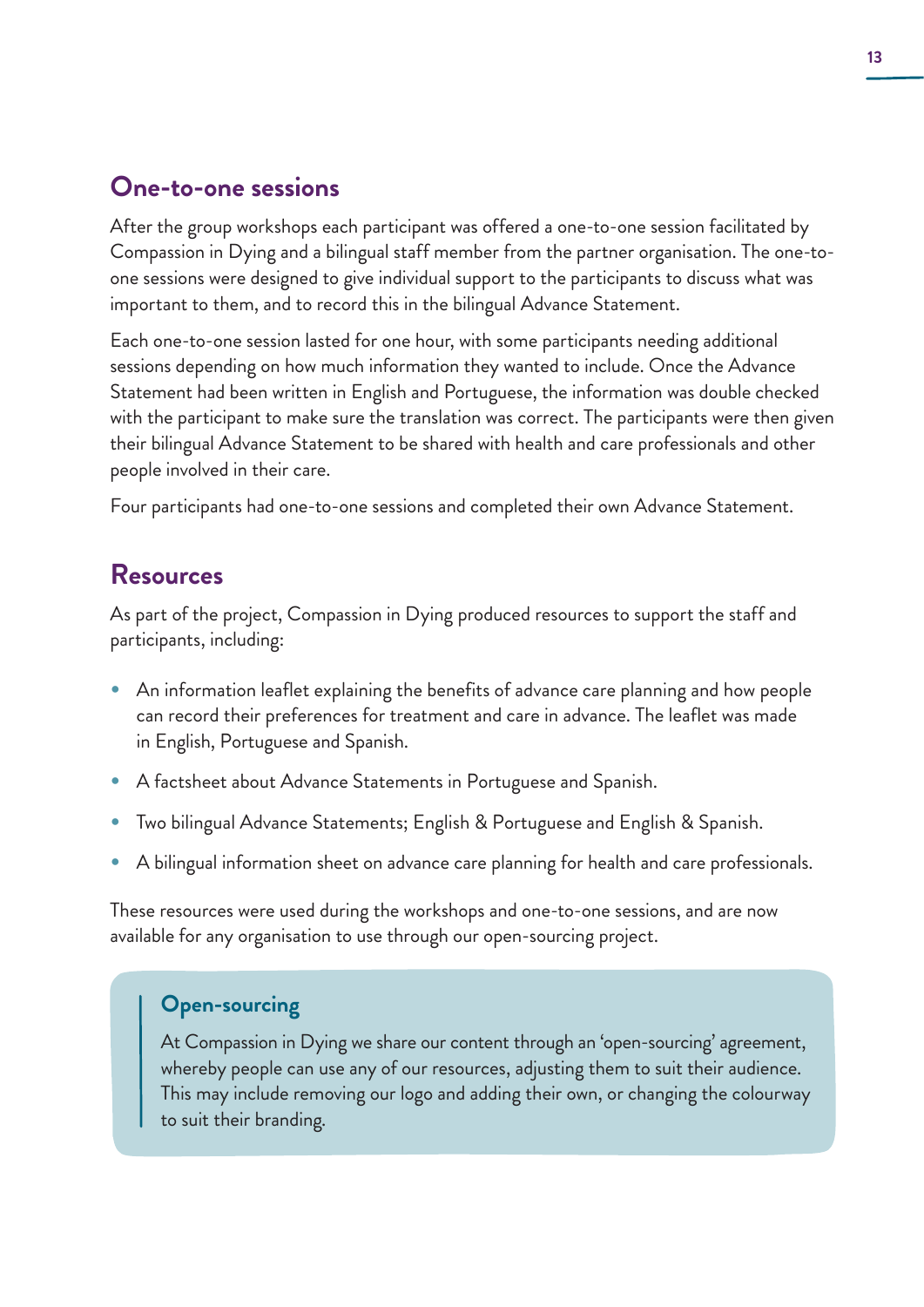# **Challenges**

This project encountered some challenges and unearthed challenges that some Portuguesespeaking people themselves are facing within the current health and care system.

#### **Reluctance to talk about ill health and the end of life**

The groups were extremely welcoming and were keen to support our work. However, there was an unspoken sense that they were uncomfortable with the subject matter. Many of the participants struggled with talking about death. This made us examine how and why culture, belief, traditions and expectations affect how an individual may or may not engage in the subject of ill health, death and dying.

Being aware of the community-level relationships and power dynamics was also important in ensuring that people joined the group with genuine willingness. For example, when asked if anyone had discussed the project outside of the group, one member stated "people have two faces, they say in front of me – 'yes I'm interested' but behind me, no!"

"Some of the questions made me feel scared. They make me seem I am close to needing to go into a care home. I think you were very brave to talk about this!"

"There is a lot of denial and fear at the root of the discussions. People want to keep these feelings private."

One participant who was initially engaged did not return to the sessions as she felt the topic was too sad. However, another participant considered talking about their future care as an opportunity to express important aspects of themselves. They told us:

"I don't want to be dressed in black. I have had my fun. I want to wear a red jumper when I die to make my sisters laugh! My sense of humour is important to me."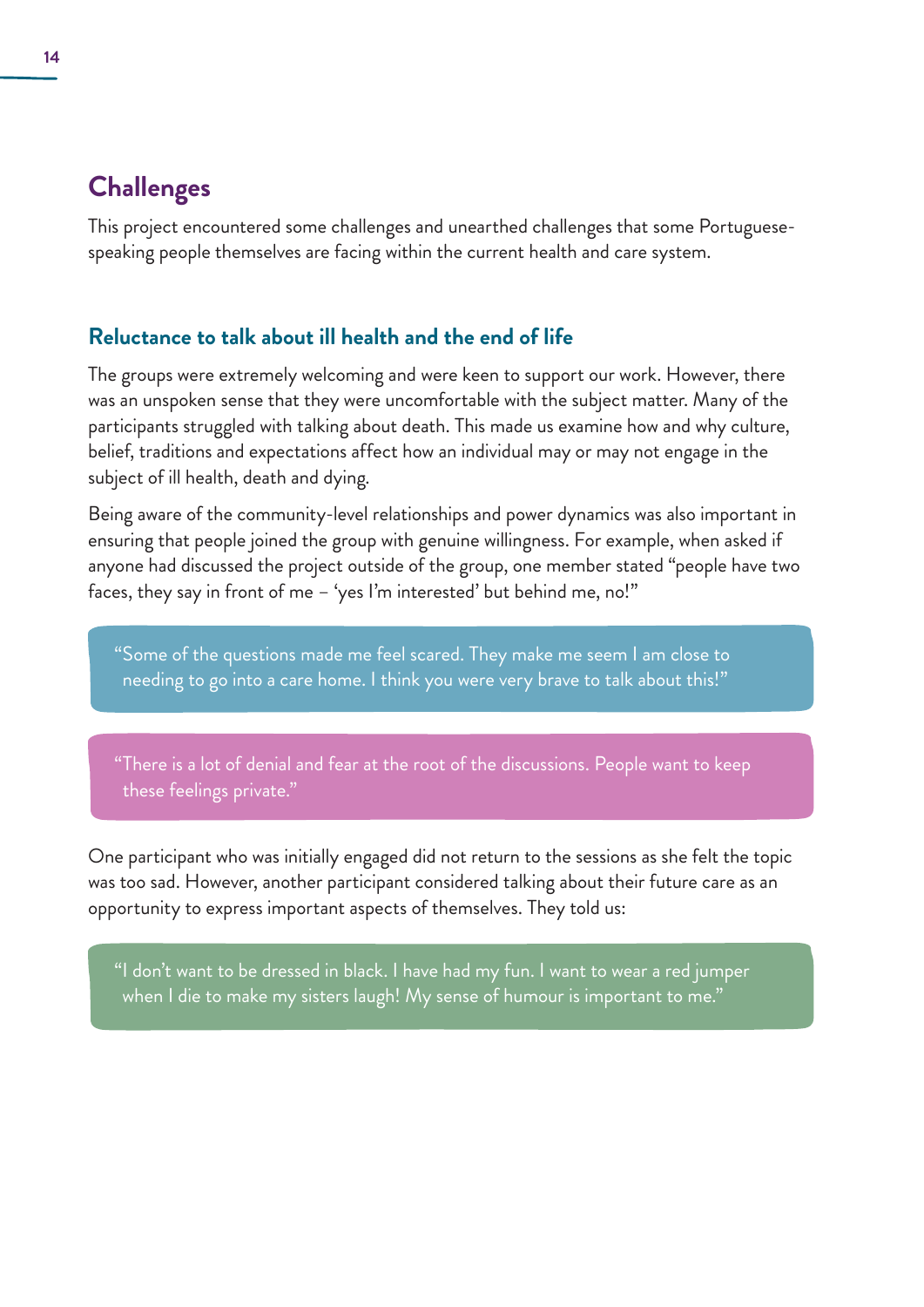#### **Mistrust of health and care professionals**

Some people did not trust health and care professionals in the UK and preferred to see family doctors in Portugal who knew them, who had more time for appointments, and with whom they felt more comfortable having these important conversations.

"At home they have what's called a family doctor. We do have more time in Portugal. She says, in Portugal, if you have a headache they want to find out where it comes from."

Even those who completed the Advance Statement expressed doubts about whether it would be taken into account when decisions were being made. One participant who completed an Advance Statement said she felt she needed to have access to an interpreter and support to speak to her GP about it in order for it to be taken seriously.

"There is also a worry that without anyone legally responsible for the Advance Statement, their hopes that it will change things are likely only to be dashed. They are mistrustful of health practitioners and also worry about their family seeing things through."

"She is worried that no-one will care, that no-one will look at it."

#### **Accessing interpreters**

Having access to interpreters was cited as one reason that people found it difficult to engage with healthcare professionals and others involved in their care.

"It's difficult to access interpreters when we need them at the GPs. My daughter normally comes with me, but what about people who don't have family? People use different methods, some people use friends, others have to pay someone. I don't have enough time to explain my problems. It takes time."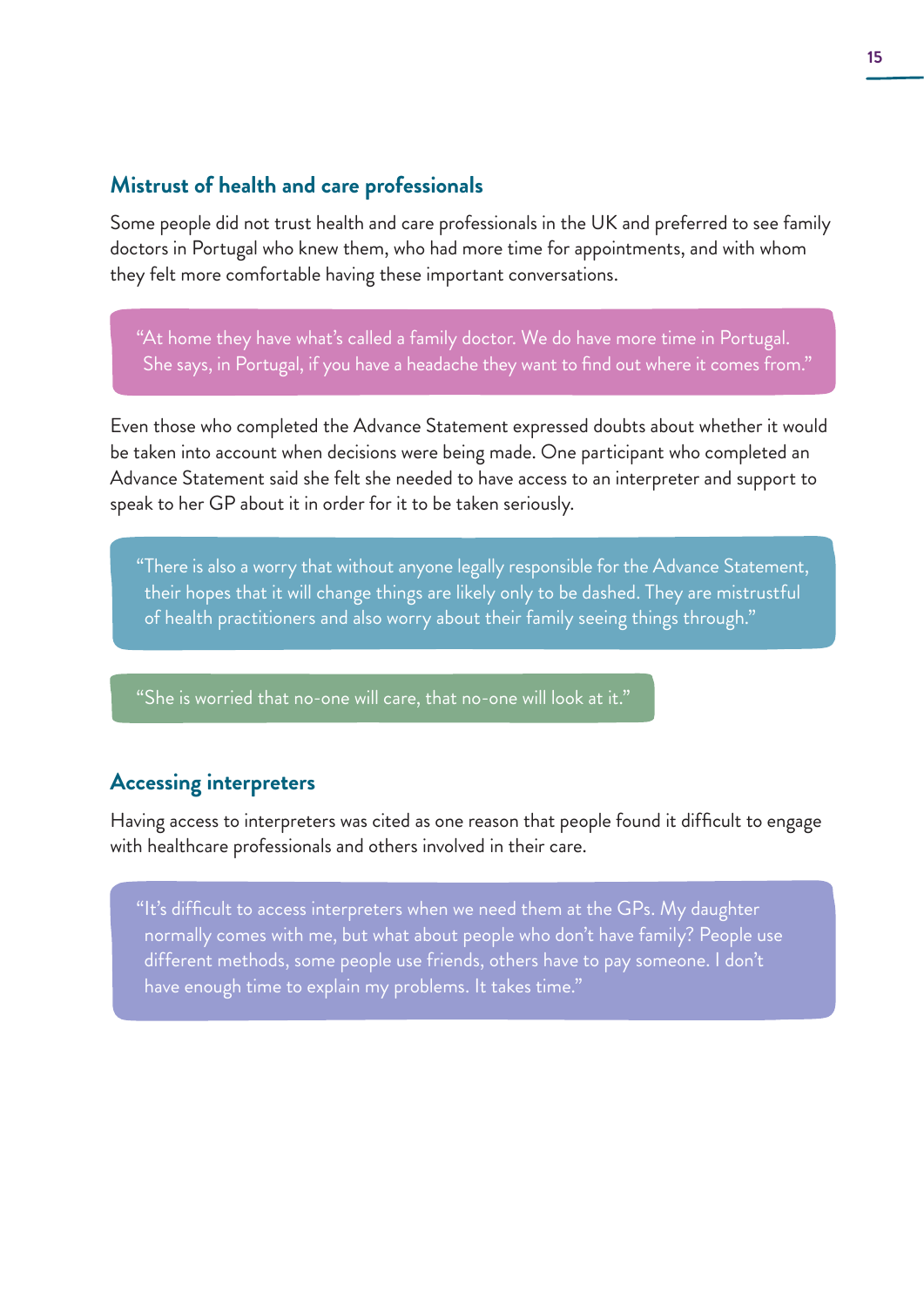#### **Lack of understanding of the benefits of advance care planning**

Some participants said they enjoyed the workshops but didn't need a one-to-one session because they didn't see themselves spending the rest of their lives in the UK, and therefore didn't think it was relevant for them.

"I want to go back to Portugal."

"Because I am going home. This is not for my country."

"In the future I want to go home. Next year that is my plan. I have more support and friends at home. They speak the same language."

A staff member expanded on this stating:

*"Portuguese speakers feel the family should care for them and a lot of people want to go home because of this."*

#### **Competing priorities**

For many people, current support needs around healthcare, finance and employment make it extremely difficult to contemplate future care. During the workshops, participants shared diverse experiences they are managing on a day to day basis including caring responsibilities, living with multiple health conditions and difficulties around benefits and housing.

#### **Staff and volunteer turnover**

The staff and volunteers from the partner organisations were enthusiastic and committed during their involvement in the project. Unfortunately, an important staff member from one of the organisations left during the project and was not replaced due to funding issues. With this lead role left unfilled, the work did not continue as planned after the initial project period came to an end.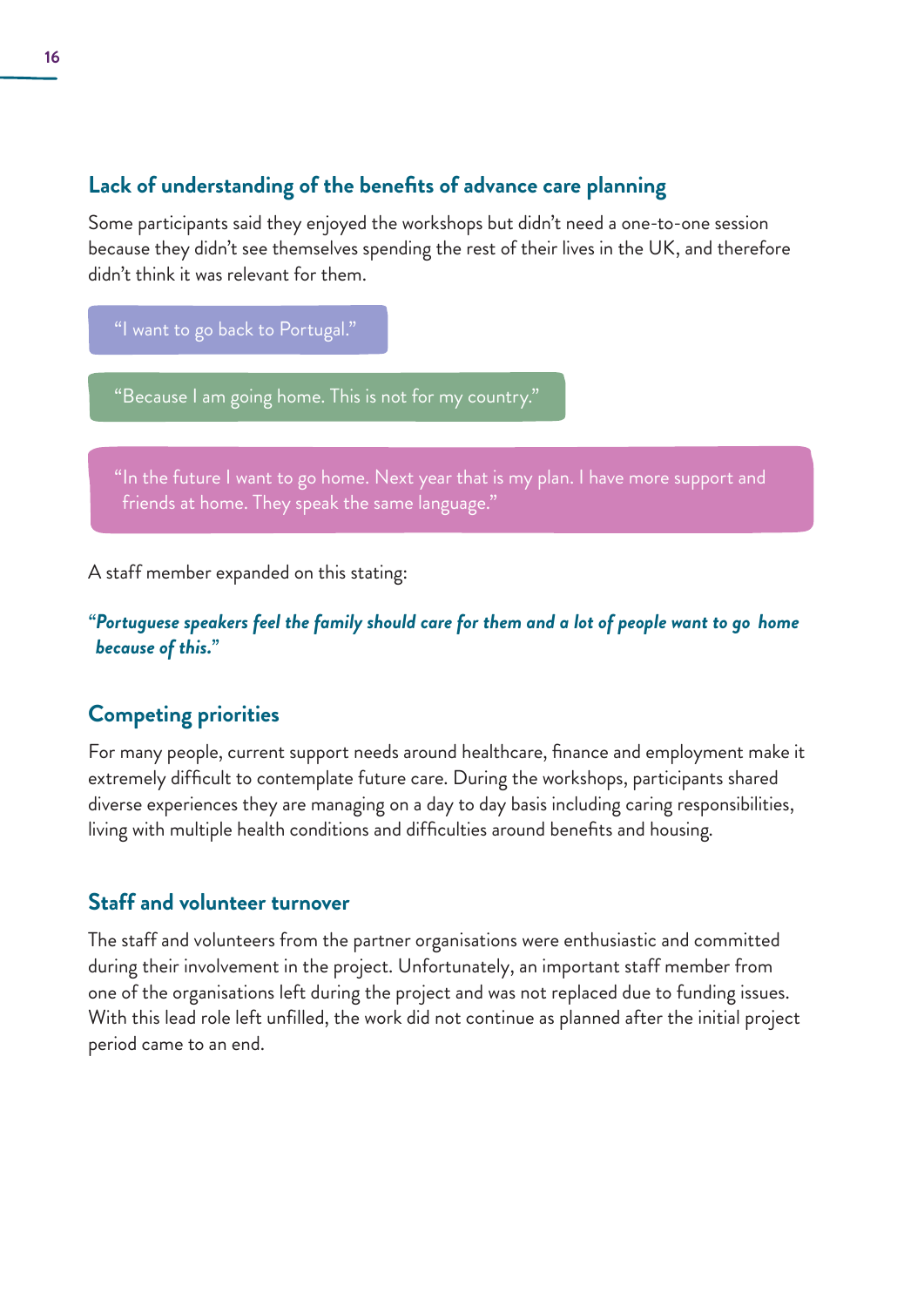# **Recommendations**

The purpose of this project was to talk to and work alongside Portuguese-speaking communities, and to understand how best to do so. We hoped this learning would allow us to develop this work on a wider scale and make recommendations for others hoping to engage Portuguese-speaking communities in their health and care. Although each community is different, learning from this project highlights several elements to consider when working alongside non-English-speaking communities.

#### **1. Be aware of the importance of language**

Some members found the subject matter difficult to engage with initially. The terms 'death' 'dying' and 'end-of-life' were frightening to some. Being guided by community level organisations and community members themselves helps to ensure that a culturally appropriate tone is adopted. Focusing on what makes people's lives worth living and phrases such as 'living well until the end' seemed to engage people more.

#### **2. Focus on people as individuals, not just as members of a particular community**

It is important to remember that people are individuals as well as members of a community. Although many members shared similar interests as part of the Portuguese community, individual variation of opinions, needs, tastes and interests were demonstrated through the workshops and one-to-one sessions. Highlighting individual differences and explaining that people should not assume that others will know their preferences helps to demonstrate the value of writing an advance care plan.

It's also important to remember that people have competing priorities, such as caring responsibilities or financial concerns, and so advance care planning may be a low priority for some. Allowing time to discuss the reality of these priorities is important when initiating conversations about advance care planning.

#### **3. Consider involving support systems (family, carers or younger people)**

Many of the participants talked about the importance of involving family, where possible. We are aware of the value of intergenerational approaches which ensure older people are supported by trusted younger generations to consider their wishes for the end of life. Unfortunately, we were unable to develop this strategy in this project as the majority of participants were isolated older people.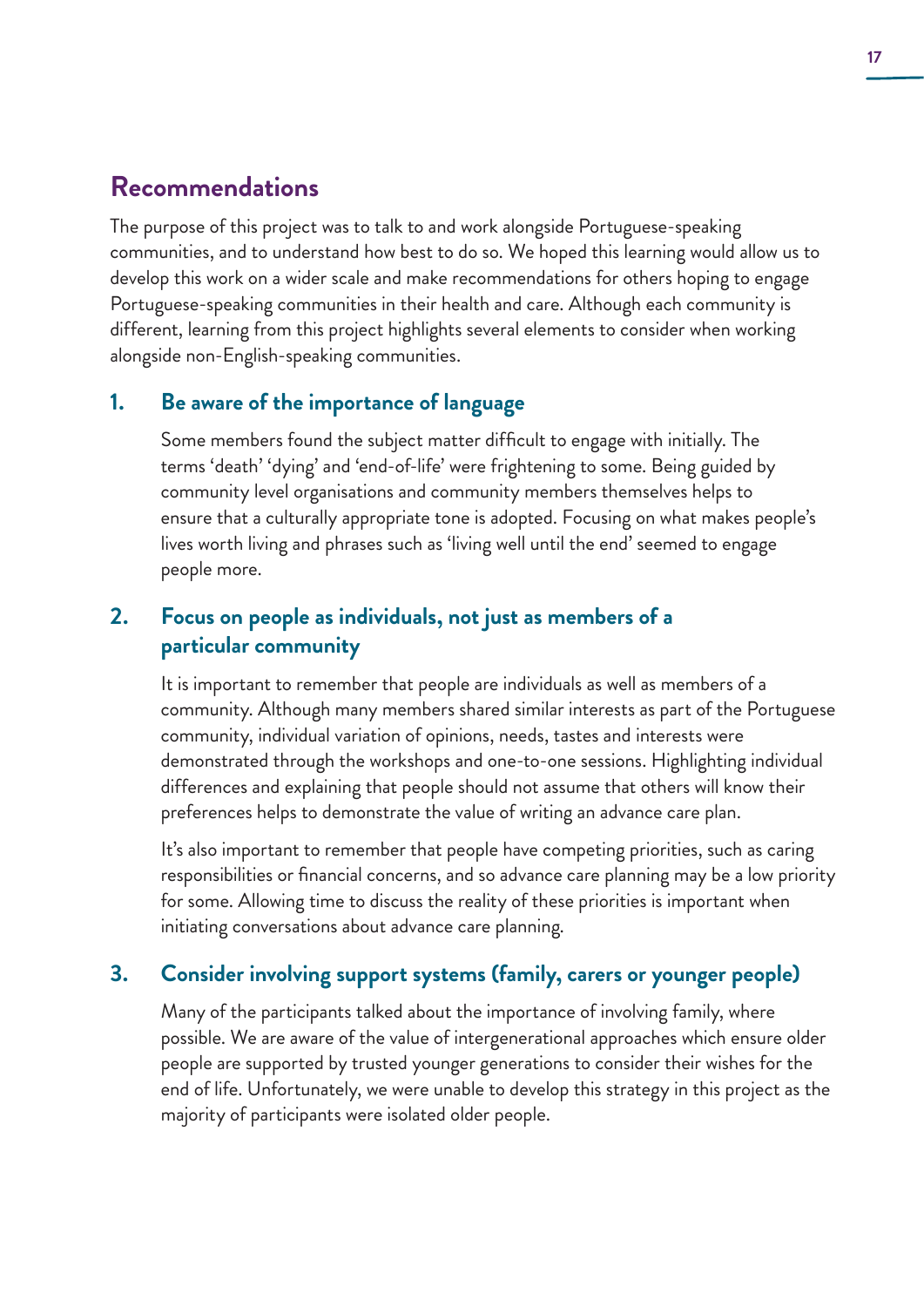#### **4. Use examples to help people consider what is important to them**

We found that when we gave examples of other people's experiences this helped the participants to think about their own, and opened up discussion. Having staff members involved who knew the participants well meant they were able to provide prompts about things that might be important to them which also helped people to open up.

#### **5. Advance care planning is a process**

This project demonstrated that some people find it easier to think about and discuss the things they do want regarding their health and care, rather than things they do not want. By starting the conversation based on an Advance Statement, which records what is important to people and their way of life, you can engage people with advance care planning without bringing up death from the outset. Once people have been given time to think about their priorities for the future, and process this, they are more likely to engage with conversations about death and dying.

#### **6. Take a flexible approach**

Keeping the structure, timings and content of the project flexible means that it can be adapted to meet the needs and priorities of the participants involved. The groups in this project were relaxed and so we tried to avoid having anything too structured, allowing the group to be more open when sharing their thoughts and experiences. It also meant that participants were able to direct the project, making sure that it covered the topics that were most important to them.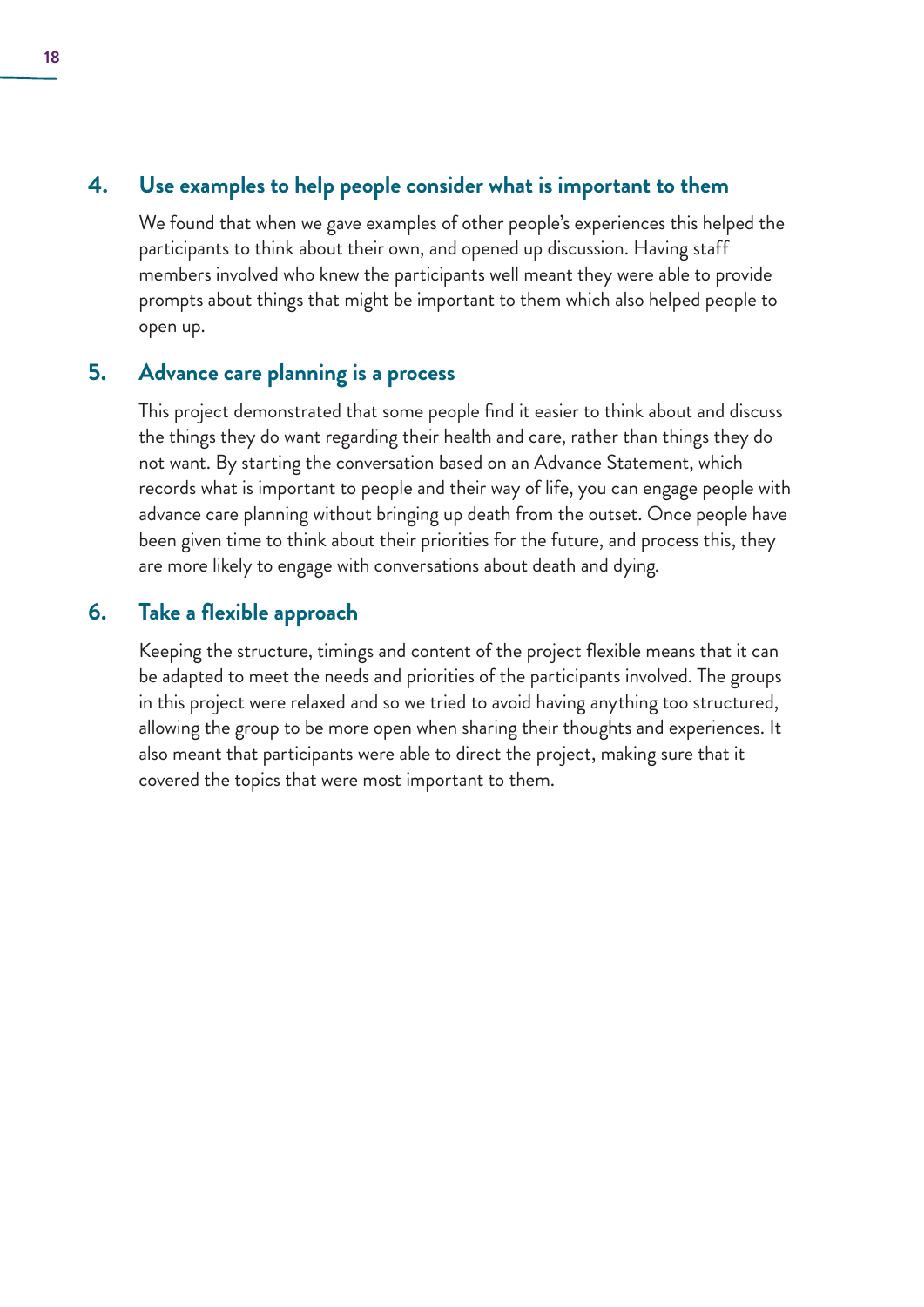# **Partners**

#### **The Latin American Disabled People's Project**

Latin American Disabled People's Project is the only organisation in London devoted to serving disabled people from Latin America, Europe and Africa, whose first language is Spanish or Portuguese, as well as their carers, families, and communities.

They provide a range of services, projects, information, English classes, training, advice, advocacy, volunteering opportunities, and social and cultural events, to improve the quality of life for their service users. All activities are based on equal opportunities, confidentiality, empathy, and a non-judgemental approach dedicated to helping the members of their community succeed in every aspect of their lives.

#### **The Stockwell Partnership**

The Stockwell Partnership is a charity run by local people for local people. They aim to improve the quality of life in the local neighbourhood by undertaking projects, building partnerships, and supporting residents to take action on issues they care about. They work with residents to create a neighbourhood where people feel happy and safe, and where they have a sense of pride and ownership.

#### **The Lambeth Portuguese Wellbeing Project**

The Lambeth Portuguese Wellbeing Project is a grassroots network made up of over 40 local groups and community members. They combine their knowledge, passion, resources and skills to improve the health and wellbeing of the Portuguese-speaking communities in Lambeth.

Together they share a vision of a thriving community in Lambeth where anyone interested in any aspect of their health and wellbeing feels free and confident to get what they need from people they trust.